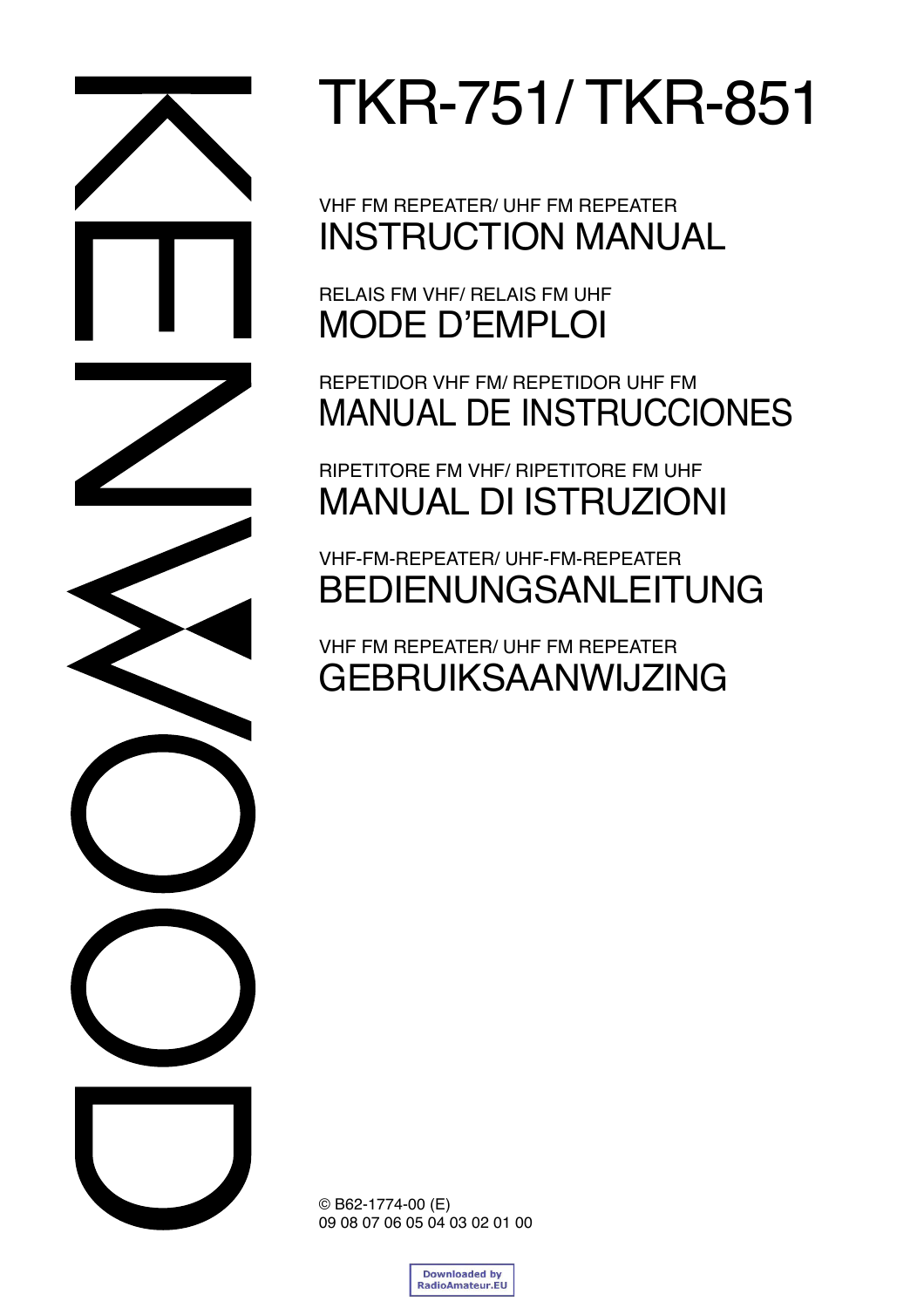# **THANK YOU!**

We are grateful you purchased this KENWOOD repeater. We believe this easy-to-program repeater will be highly effective in your communications system, and will keep personnel operating at peak efficiency.

**KENWOOD** incorporates the latest in advanced technology into all of our products. As a result, we feel strongly that you will be pleased with the quality and features of this product.

# **FEATURES**

- Easily program channel data using the KPG-91D software on a PC.
- Recall 1 of 16 preset channels using either a PF key or the external control line.
- Write the firmware to the Flash memory through an external source.
- Program QT/DQT signalling on each channel to simultaneously decode up to 16 different QT tones/DQT codes.
- Operate the repeater with the air remote control function.
- Use the interface port with external equipment, such as a repeater controller.
- Multi-mode capable: Wide5k: 25 kHz/ Wide4k: 20 kHz/ Narrow: 12.5 kHz
	- Adjust the following functions using a PC:
		- 5-Tone deviation
		- Battery operating tone deviation
			- Battery warning tone deviation
			- Courtesy tone deviation
			- CW ID deviation
			- **DTMF** deviation
			- DQT balance
			- **DOT** deviation
			- Maximum deviation
			- QT deviation
			- Repeat gain
			- RF output power
			- RF power down detect
			- RX audio signal output (RA)
			- RX detector signal output (RD)
			- RX frequency
			- Squelch
			- Test tone deviation
			- TX audio signal input (TA)
			- **TX** frequency
			- TX signalling deviation (TD)

# **PRECAUTIONS**

- Do not expose the unit to rain or moisture; to prevent fire or electric shock.
- Do not open the unit under any circumstances; to avoid risk of electric shock.
- Do not expose the unit to long periods of direct sunlight, nor place it close to heating appliances.
- Do not place the unit in excessively dusty and/or humid areas, nor on unstable surfaces.
- If you detect an abnormal odor or smoke coming from the unit, disconnect the power from the unit immediately. Contact your KENWOOD service center or dealer.

# UNPACKING AND CHECKING EQUIPMENT

Note: The following unpacking information is for use by your KENWOOD dealer, an authorized KENWOOD service center, or the factory.

Carefully unpack the repeater. We recommend that you identify the items listed in the following table before discarding the packing material. If any items are missing or have been damaged during shipment, file a claim with the carrier immediately.

| <b>Item</b>        | <b>Part Number</b> | <b>Quantity</b> |
|--------------------|--------------------|-----------------|
| Hardware fixture   | J21-8402-XX        | 1               |
| Front glass        | B10-2635-XX        | 1               |
| Filter             | B11-1259-XX        | 1               |
| Cushion            | G13-1801-XX        | 4               |
| Cushion            | G13-1802-XX        | 4               |
| Foot               | J02-0475-XX        | $\overline{2}$  |
| Foot               | J02-0492-XX        | $\mathcal{P}$   |
| Grommet            | J59-0302-XX        | 2               |
| Handle             | K01-0418-XX        | 1               |
| <b>Screws</b>      | N35-3006-XX        | 5               |
| <b>Screws</b>      | N30-4006-XX        | 2               |
| DC cord            | E30-3427-XX        | 1               |
| Connector cable    | E31-3228-XX        | 1               |
| Fuse               | F06-1032-XX        | 1               |
| Instruction manual | B62-1774-XX        | 1               |

## **INSTALLATION**

To install the handles onto the front panel of the repeater, align the handles with the holes on the front panel, then secure the handles using the supplied screws.

Please consult your dealer for installing the repeater and antenna

# **MICROPHONE**

Connect an optional KMC-30, KMC-27A, KMC-27B, or KMC-9C **KENWOOD** microphone to the MIC jack on the front panel.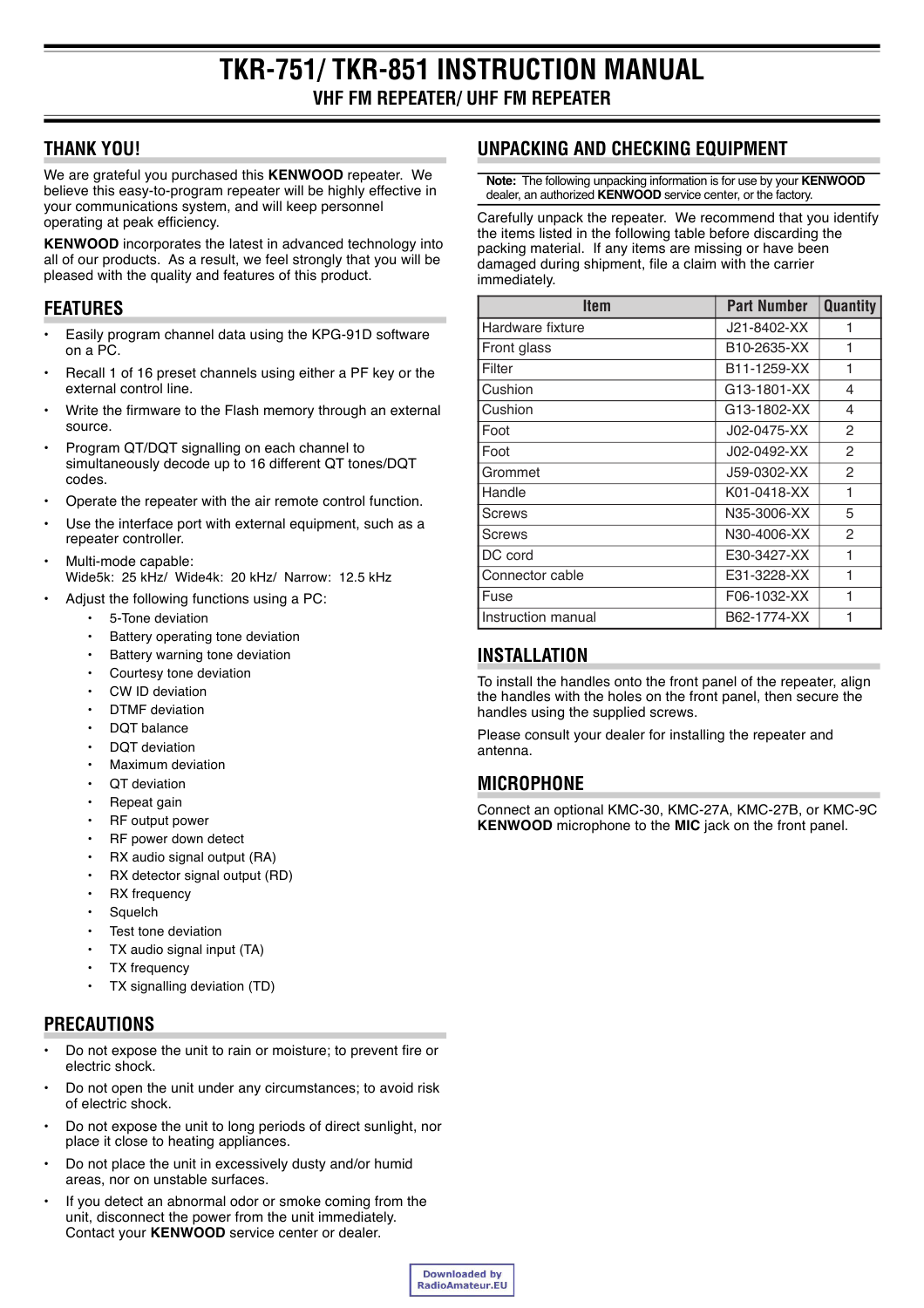## **CONTROLS AND FUNCTIONS**

■ **Front Panel**



y **MIC jack**

functions. i **BUSY indicator**

o **TX indicator**

q **Speaker**

#### **(2) CH/STATUS Display**

Two 7-segment digits display the channel number, name, or status.

#### e **VOLUME control** Rotate to adjust the volume.

**(4) DC SOURCE switch** 

#### **(5) Power indicator**

Lights green when power is applied from the **DC 13.2V** jack. Lights red when power is applied from the **BACK UP** battery terminal.

## ■ **Rear Panel**



## q **TX OUT jack**

Connect a TX antenna or a duplexer to this receptacle.

2 CONTROL I/O jack

Connect an external programming device or repeater controller to this DB-25Dinterface.

e **FUSE** Insert 10 A blade fuses into these fuse holders.

# **REPEATER OPERATION**

**Note:** Please consult your dealer for programming the repeater.

When power is applied to the unit, the **Power** indicator lights:

- $\cdot$  Green when using the main DC jack.
- Red when using the Backup terminal.

Rotate the **VOLUME** control to adjust the volume.

The **BUSY** indicator lights green while receiving a signal and the **TX** indicator lights red while transmitting.

r **RX IN jack** Connect a RX antenna or a duplexer to this BNC receptacle.

Connect a microphone to this 8-pin modular jack.

Press these keys to activate their programmable

Lights green while a signal is being received. Lights

**(7) Programmable Function keys** 

orange when a selcall is received.

Lights red while transmitting.

- t **DC 13.2V jack** Connect a 13.2 V DC power supply to this jack.
- **6** BACKUP battery terminal

#### u **TEST/SPKR jack**

Test input/output jack. Connect an external speaker to this jack.

## **TRANSCEIVER OPERATION**

#### ■ **Receive**

Adjust the volume to your desired level. You may need to readjust the volume when you receive a message from your dispatcher or another member in your fleet.

• The **BUSY** indicator lights green while a signal is being received.

#### ■ **Transmit**

- **1** Listen to the channel before transmitting, to make sure it is not being used.
- **2** Press the microphone **PTT** switch, then speak in your normal speaking voice.
	- The TX indicator lights red while transmitting.
- **3** When you finish speaking, release the **PTT** switch.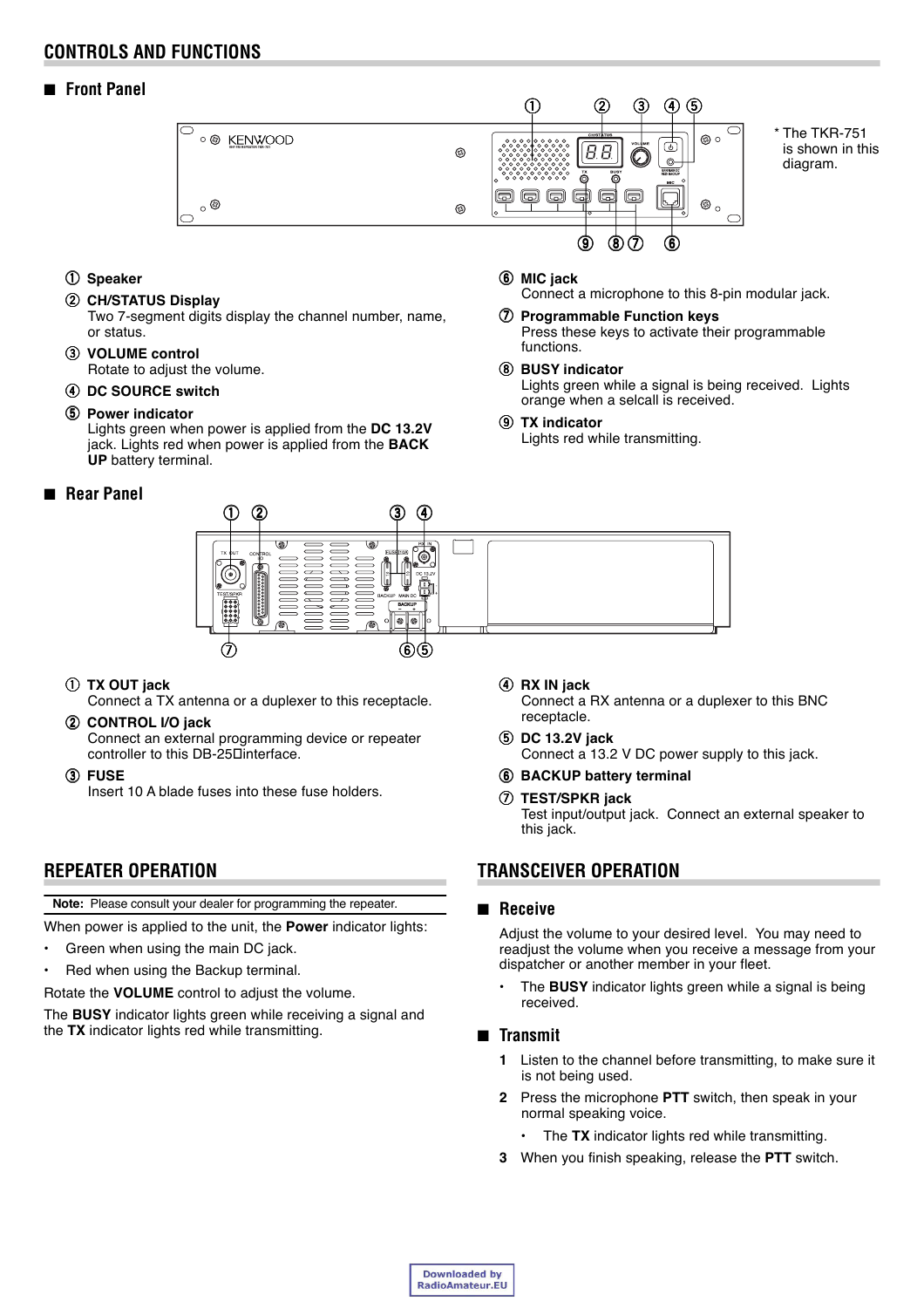## **MERCI!**

Nous vous remercions d'avoir acheté ce relais KENWOOD. Nous croyons que ce relais – facile à programmer – sera extrêmement efficace et utile pour votre système de communications et qu'il permettra à votre personnel de travailler avec un maximum d'efficacité.

KENWOOD intègre à tous ses produits les avancées technologiques les plus récentes, nous sommes donc persuadés que la qualité et les caractéristiques de ce relais vous donneront pleine satisfaction.

# **CARACTERISTIQUES**

- Programmation facile des données de canaux à l'aide du logiciel KPG-91D sur PC.
- Rappel d'un des 16 canaux préréglés en utilisant soit une  $\bullet$ touche de fonction programmable soit la ligne de contrôle externe.
- Écrivez du microprogramme dans la mémoire flash via une source externe.
- Programmation de la signalisation QT/DQT sur chaque canal pour décoder simultanément jusqu'à 16 tons QT/ codes DQT différents.
- Fonctionnement du relais avec la fonction commande à distance.
- Utilisation du port d'interface avec des équipements externes, tel un contrôleur relais.
- Capacité multi modes: Large5k: 25 kHz/ Large4k: 20 kHz/ Etroit: 12,5 kHz
	- Réglez des fonctions suivantes à partir d'un PC: Déviation 5-Tons
		- Fonctionnement sur batterie de la déviation de la tonalité
		- Alarme de la déviation de la tonalité sur batterie
		- Déviation de la tonalité de courtoisie
		- Déviation CW ID
		- **Déviation DTMF**
		- Balance DOT
		- Déviation DOT
		- Déviation maximale Déviation OT
		- Gain du relais
		- Puissance d'émission
		- Détection de panne d'émission
		- Niveau de sortie du signal RX (RA)
		- Niveau de détection du signal RX (RD)
		- Fréquence RX
		- Silencieux
		- Déviation des tonalités d'essais
		- Niveau d'entrée du signal TX (TA)
		- Fréquence TX
		- $\ddot{\phantom{a}}$ Déviation de signalisation TX (TD)

# **PRECAUTIONS**

- Ne exposez pas l'appareil à la pluie ou à l'humidité pour éviter des risques d'incendie ou de choc électrique.
- Ne ouvrez jamais l'appareil pour éviter des risques de choc électrique
- Ne exposez pas pendant trop longtemps l'appareil au soleil et ne le placez pas trop près d'appareils de chauffage.
- Ne placez pas l'appareil dans des atmosphères très poussiéreuses et/ ou humides ou sur des surfaces peu stables.
- Si vous détectez une odeur anormale ou de la fumée provenant de l'appareil, mettez-le immédiatement hors tension. Contactez votre revendeur KENWOOD ou le service après-vente.

# **DEBALLAGE ET VERIFICATION DE L'APPAREIL**

Remarque: Les instructions de déballage suivantes sont destinées au revendeur KENWOOD, au service après-vente KENWOOD agréé ou à **l'usine** 

Déballez soigneusement le relais. Nous vous recommandons d'identifier les pièces inscrites dans la liste ci-dessous avant de jeter le carton d'emballage. Si une pièce ne figure pas dans l'emballage ou est endommagée, il faut immédiatement adresser une réclamation auprès du transporteur.

| <b>Pièce</b>             | <b>Numéro</b> | Quantité |
|--------------------------|---------------|----------|
| Matériel                 | J21-8402-XX   | 1        |
| Vitre avant              | B10-2635-XX   | 1        |
| Filtre                   | B11-1259-XX   | 1        |
| Coussin                  | G13-1801-XX   | 4        |
| Coussin                  | G13-1802-XX   | 4        |
| Pied                     | J02-0475-XX   | 2        |
| Pied                     | J02-0492-XX   | 2        |
| Passe-fil                | J59-0302-XX   | 2        |
| Poignée                  | K01-0418-XX   | 1        |
| Vis                      | N35-3006-XX   | 5        |
| Vis                      | N30-4006-XX   | 2        |
| Cordon d'alimentation CC | E30-3427-XX   | 1        |
| Câble de connexion       | E31-3228-XX   | 1        |
| Fusible                  | F06-1032-XX   | 1        |
| Mode d'emploi            | B62-1774-XX   | 1        |

# **INSTALLATION**

Pour installer la poignée sur le panneau avant du relais, alignez ses trous avec ceux de le panneau avant, puis fixez avec les vis fournies.

Prière de consulter votre revendeur pour l'installation du relais et de l'antenne.

# **MICROPHONE**

Connectez un microphone optionnel KENWOOD KMC-30, KMC-27A, KMC-27B, ou KMC-9C à la prise MIC située sur le panneau avant.

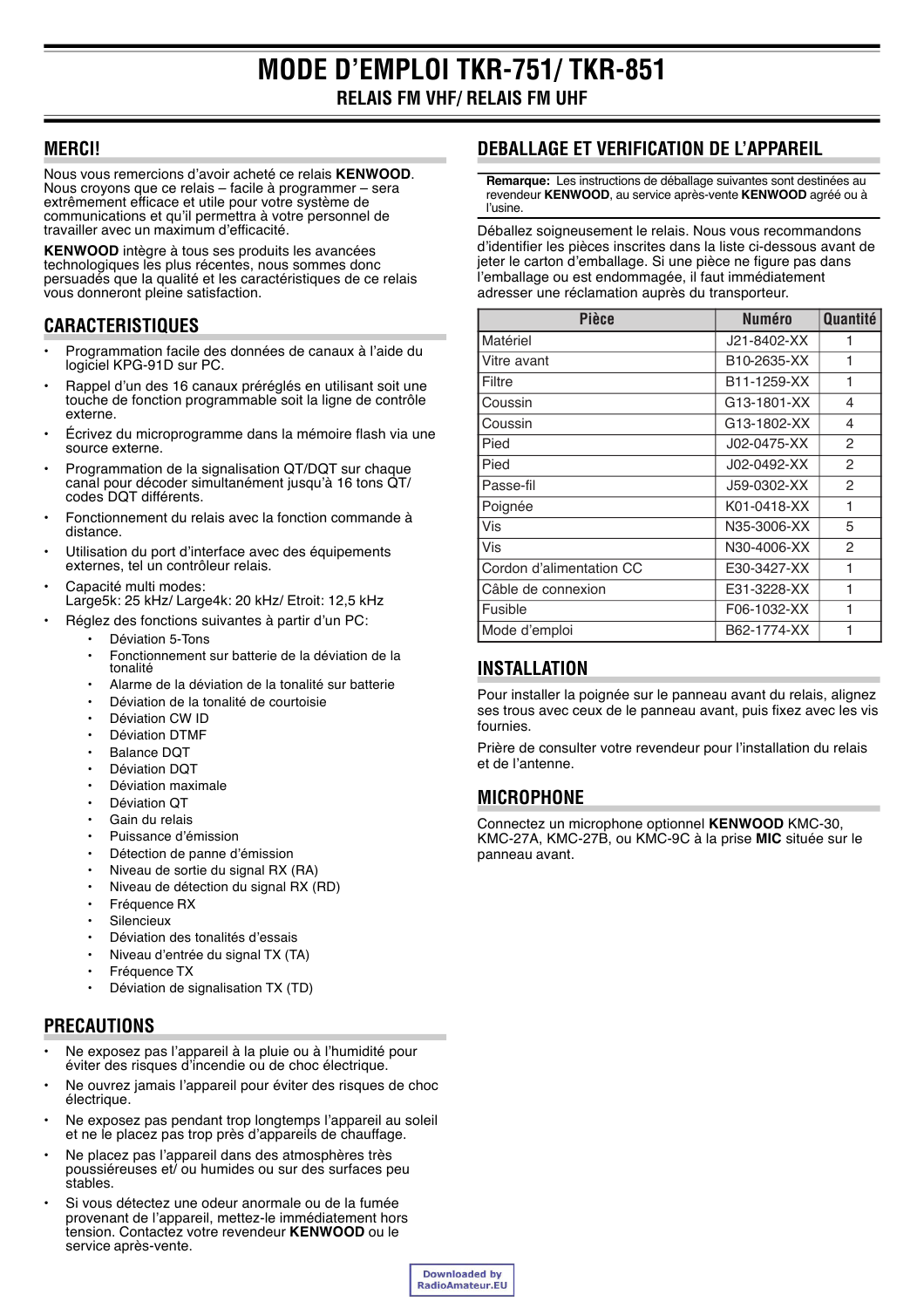## **CONTROLES ET FONCTIONS**

## ■ **Panneau avant**



figure sur ce diagramme.

- $@$  Haut-parleur
- 2 Affichage CH/STATUS
	- Deux chiffres à 7 segments affichent le numéro de canal, le nom ou le statut.
- e **Commande du VOLUME** Tournez pour régler le volume.
- **(4) Interrupteur de courant CC**
- **5** Indicateur d'alimentation

L'indicateur s'allume en vert lorsque l'alimentation se fait par la prise **DC 13.2V** et il s'allume en rouge lorsque la batterie **BACKUP** est commutée.

## ■ **Panneau arrière**

#### Appuyez sur ces touches pour activer les fonctions programmées.

 $@$  Prise MIC

broches.

i **Indicateur BUSY** Il s'allume en vert lorsque pendant la réception d'un signal et en orange lorsqu'un selcall est reçu.

u **Touches de fonction programmables**

Connectez un microphone à cette prise modulaire à 8

#### o **Indicateur TX**

Il s'allume en rouge pendant la transmission.



#### q **Prise TX OUT**

Connectez une antenne TX ou un duplexeur à cette prise.

## w **Prise CONTROL I/O**

Connectez un appareil externe ou un contrôleur de relais à cette interface DB-25.

e **FUSE**

Insérez des fusibles à lame 10 A dans ce support.

- **(4) Prise RX IN** Connectez une antenne RX ou un duplexeur à ce connecteur BNC.
- **(5) Prise de courant DC 13.2V** Connectez à cette prise une alimentation en courant CC de 13,2 V.
- y **Batterie BACKUP**
- u **Prise TEST/SPKR** Prise de test entrée/ sortie. Connectez un haut-parleur externe à cette prise.

# **FONCTIONNEMENT DU RELAIS**

**Remarque:** Veuillez consulter votre revendeur pour programmer ce relais.

Lorsque le relais est branché à une source de courant. l'indicateur d'**alimentation** s'allume:

- **En vert, lorsque la prise principale de courant CC est** utilisée.
- **En rouge, lorsque la batterie BACKUP est commutée.**

Tournez la commande du **VOLUME** pour régler le volume.

L'indicateur **BUSY** s'allume en vert lorsqu'un signal est en cours de réception et l'indicateur **TX** s'allume en rouge pendant la transmission.

## **FONCTIONNEMENT DE L'EMETTEUR-RECEPTEUR**

## ■ **Réception**

Réglez le volume au niveau souhaité. Vous risquez de devoir réajuster le volume lorsque vous recevez un message de votre responsable ou d'un autre membre.

L'indicateur **BUSY** s'allume en vert lorsqu'un signal est en cours de réception.

## ■ **Transmit**

- **1** Ecoutez le canal avant de transmettre afin de vous assurer qu'il n'est pas utilisé.
- **2** Appuyez sur l'interrupteur de microphone **PTT**, puis parlez de votre voix normale.
	- L'indicateur TX s'allume en rouge pendant la transmission.
- **3** Lorsque vous avez terminé de parler, relâchez l'interrupteur de microphone **PTT**.

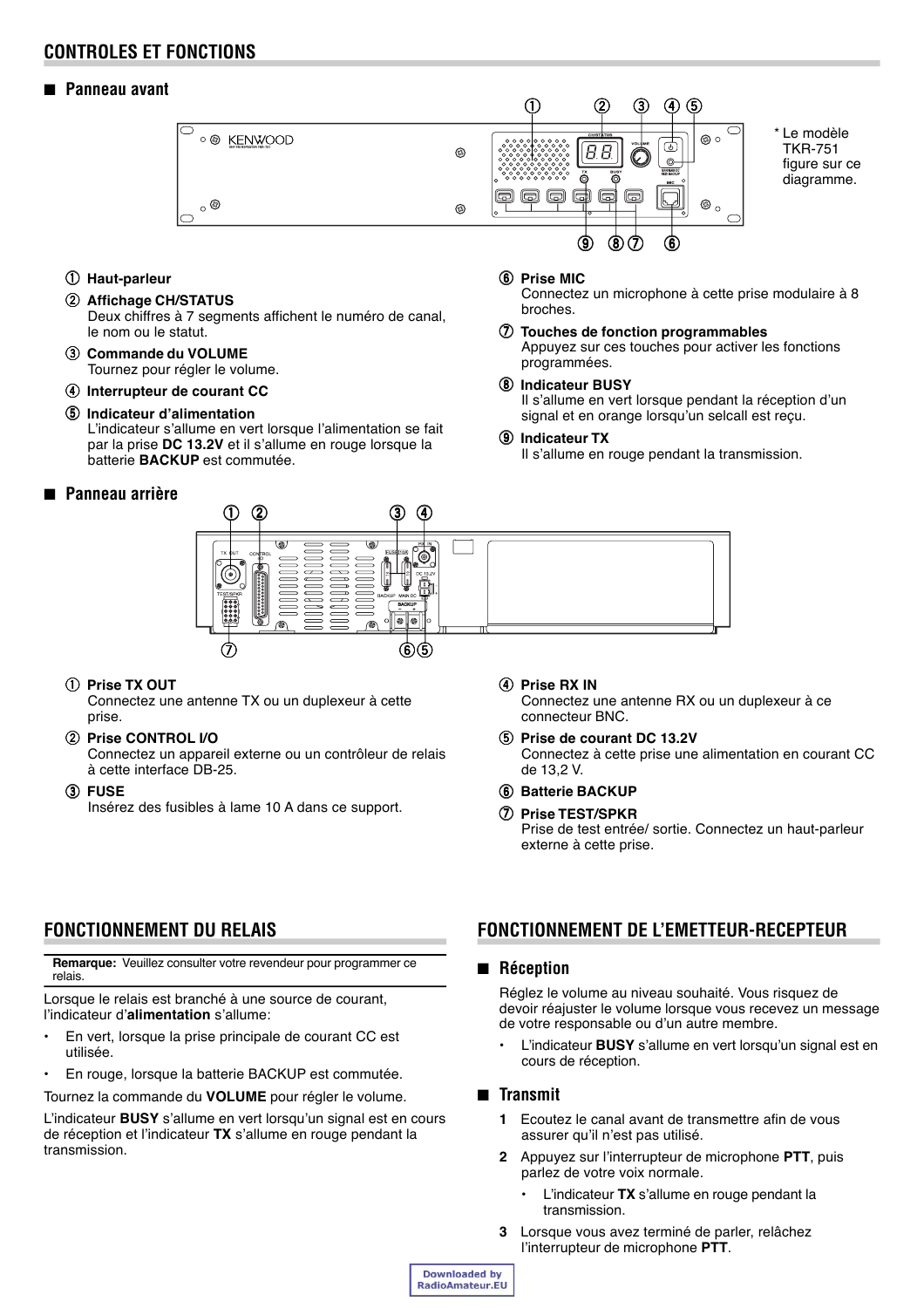# **IMUCHAS GRACIAS!**

Le agradecemos que haya comprado este repetidor KENWOOD. Creemos que este repetidor fácil de programar será de gran utilidad en su sistema de comunicaciones y mantendrá al personal trabajando a su máximo de eficiencia.

KENWOOD incorpora lo último en tecnología de vanquardia en todos nuestros productos. Estamos seguros de que usted quedará plenamente satisfecho por la calidad y las características de este producto.

## **CARACTERÍSTICAS**

- Programe con facilidad datos de canales utilizando el software KPG-91D desde un PC.
- Recupere 1 de 16 canales preprogramados mediante una tecla PF o la línea de control externa.
- Grabe el firmware en la memoria Flash a través de una fuente externa
- Programe la transmisión de señales QT/DQT en cada canal para decodificar hasta 16 tonos QT/códigos DQT a la vez.
- Utilice el repetidor con la función de control remoto aéreo.
- Utilice el puerto de conexión con equipos externos, como un controlador de repetidor.
- Compatibilidad multimodo: Ancho5k: 25 kHz/ Ancho4k: 20 kHz/ Estrecho: 12.5 kHz
	- Ajuste las siguientes funciones mediante un PC:
		- Desvío de 5 tonos
		- Desvió del tono de funcionamiento de la batería
		- Desvío del tono de aviso de la batería
		- Desvío del tono de cortesía
		- Desvío de CW ID
		- Desvío de DTMF
		- Equilibrio de DQT
		- Desvío de DOT
		- Desvío máximo
		- Desvío de QT
		- Ganancia de repetición
		- Potencia de salida de RF
		- Detección de caída de potencia de RF
		- Salida de señal de audio RX (RA)
		- Salida de señal de detector de RX (RD)
		- Frecuencia de RX
		- Supresión de ruido
		- Desviación de tono de prueba
		- Entrada de señal de audio TX (TA)
		- Frecuencia TX
		- Desvío de señal TX (TD)

# **PRECAUCIÓNES**

- Para evitar incendios o descargas eléctricas, no exponga la unidad a la lluvia o a la humedad.
- $\overline{a}$ Para evitar el riesgo de descarga eléctrica, no abra la unidad bajo ninguna circunstancia.
- No exponga la unidad a la luz directa del sol durante periodos de tiempo prolongados, ni la coloque cerca de calefactores
- No coloque la unidad en zonas excesivamente polvorientas o húmedas, ni sobre superficies inestables.
- Si detecta un olor anormal o humo procedente de la unidad, desconecte la alimentación del aparato inmediatamente. Póngase en contacto con su centro de asistencia o proveedor KENWOOD.

# DESEMBALAJE Y COMPROBACIÓN DEL EQUIPO

Nota: La siguiente información de desembalaie es para su proveedor KENWOOD, un centro de asistencia autorizado KENWOOD o la fábrica.

Desembale el repetidor con cuidado. Recomendamos que antes de tirar el material de embalaje, identifique los elementos indicados en la tabla siguiente. Si falta algo o se ha producido algún daño durante el transporte, presente inmediatamente una reclamación a la empresa de transporte.

| Elemento                | Número de<br>pieza | <b>Cantidad</b> |
|-------------------------|--------------------|-----------------|
| Element de fijación     | J21-8402-XX        | 1               |
| l Cristal frontal       | B10-2635-XX        | 1               |
| Filtro                  | B11-1259-XX        | 1               |
| Amortiguador            | G13-1801-XX        | 4               |
| Amortiguador            | G13-1802-XX        | 4               |
| Pie                     | J02-0475-XX        | 2               |
| l Pie                   | J02-0492-XX        | 2               |
| Arandela de goma        | J59-0302-XX        | 2               |
| l Asa                   | K01-0418-XX        | 1               |
| <b>Tornillos</b>        | N35-3006-XX        | 5               |
| l Tornillos             | N30-4006-XX        | $\mathcal{P}$   |
| Cable CC                | E30-3427-XX        | 1               |
| Cable de conexión       | E31-3228-XX        |                 |
| Fusible                 | F06-1032-XX        | 1               |
| Manual de instrucciones | B62-1774-XX        |                 |

# INSTALACIÓN

Para instalar las asas en el panel frontal del repetidor, alinéelas con los aquieros del panel frontal y fíjelas utilizando los tornillos que se suministran.

Consulte a su proveedor para instalar al repetidor y la antena.

# **MICRÓFONO**

Conecte un micrófono KENWOOD KMC-30, KMC-27A, KMC-27B o KMC-9C opcional al jack MIC del panel frontal.

## SOLAMENTE PARA EL MERCADO ESPAÑOL

KENWOOD ELECTRONICS EUROPE B.V. declara, bajo su responsabilidad, que este aparato cumple con lo dispuesto en la Directiva 99/05/CE, del Parlamento Europeo y del Consejo de 9 de marzo de 1999, transpuesta a la legislación española mediante el Real Decreto 1890/2000. de 20 de noviembre.

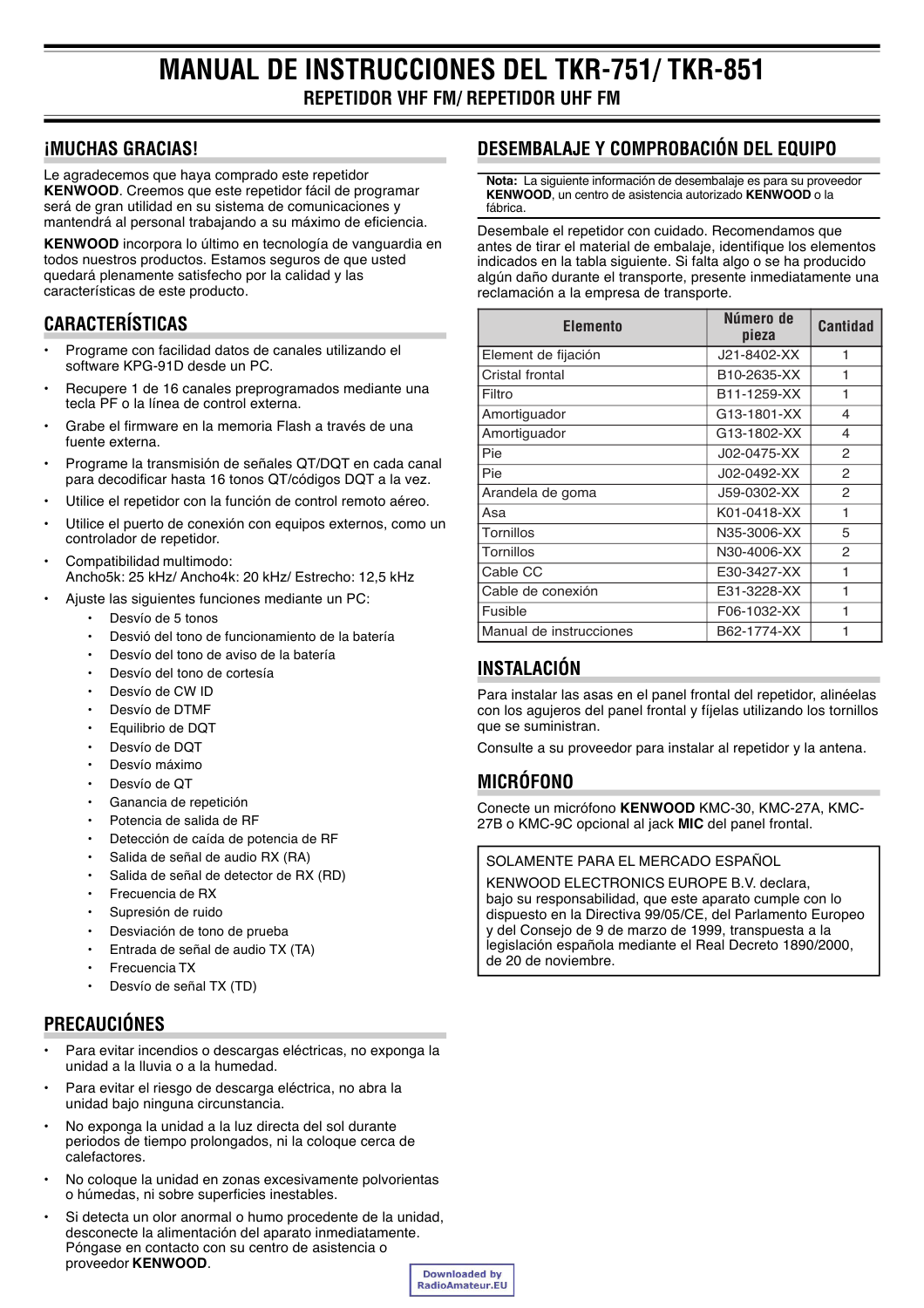## **CONTROLES Y FUNCIONES**

## ■ **Panel Frontal**



#### q **Altavoz**

#### 2 Pantalla CH/STATUS

Dos dígitos de 7 segmentos indican el número, el nombre o el estado del canal.

- e **Control VOLUME** Gírelo para ajustar el nivel de volumen.
- **(4) Interruptor de CC**

#### **(5) Indicador de Alimentación**

Se ilumina de color verde cuando se suministra energía eléctrica desde el jack de **DC 13.2V**. Se ilumina de color rojo cuando se suministra energía eléctrica desde el terminal para batería **BACKUP**.

## ■ **Panel Trasero**

#### y **Jack MIC**

Conecte un micrófono a este jack modular de 8 contactos.

u **Teclas de Función Programable (PF)** Pulse estas teclas para activar sus funciones programables.

## i **Indicador BUSY**

Se ilumina de color verde mientras se recibe una señal. Se ilumina de color naranja cuando se recibe una llamada selectiva.

#### o **Indicador TX**

Se ilumina de color rojo cuando se transmite.



## q **Jack TX OUT**

Conecte una antena TX o un duplexor a este conector.

## w **Jack CONTROL I/O**

Conecte un dispositivo programador externo o un controlador de repetidor a este puerto DB-25.

e **FUSE**

Inserte 10 A fusibles tipo cuchilla en estos portafusibles.

## **4** Jack RX IN

Conecte una antena RX o un duplexor a este conector BNC.

#### t **Jack DC 13.2V**

Conecte una fuente de alimentación de 13,2 V CC a este jack.

#### y **Terminal para batería BACKUP**

#### u **Jack TEST/SPKR**

Jack de entrada/ salida de prueba. Conecte un altavoz externo a este jack.

## **FUNCIONAMIENTO DEL REPETIDOR**

**Nota:** Consulte a su proveedor cómo programar el repetidor.

Cuando se suministra energía eléctrica a la unidad, el indicador de **Alimentación** se ilumina:

- Verde si se utiliza el jack CC principal.
- Rojo si se utiliza el terminal BACKUP.
- Gire el control **VOLUME** para ajustar el nivel de volumen.

El indicador **BUSY** se ilumina de color verde mientras se recibe una señal, y el indicador **TX** se ilumina de color rojo mientras se transmite.

## **FUNCIONAMIENTO DEL TRANSCEPTOR**

## ■ **Recibir**

Ajuste el nivel de volumen deseado. Es posible que tenga de reajustar el volumen cuando reciba un mensaje de su distribuidor u otro miembro de la flota.

ï El indicador **BUSY** se ilumina de color verde mientras se recibe una señal.

## ■ **Transmitir**

- **1** Escuche el canal antes de transmitir para cerciorarse de que no se está utilizando.
- **2** Presione el conmutador **PTT** del micrófono y hable con su voz de conversación habitual.
	- El indicador TX se ilumina de color rojo mientras se transmite.
- **3** Cuando termine de hablar, suelte el conmutador **PTT**.

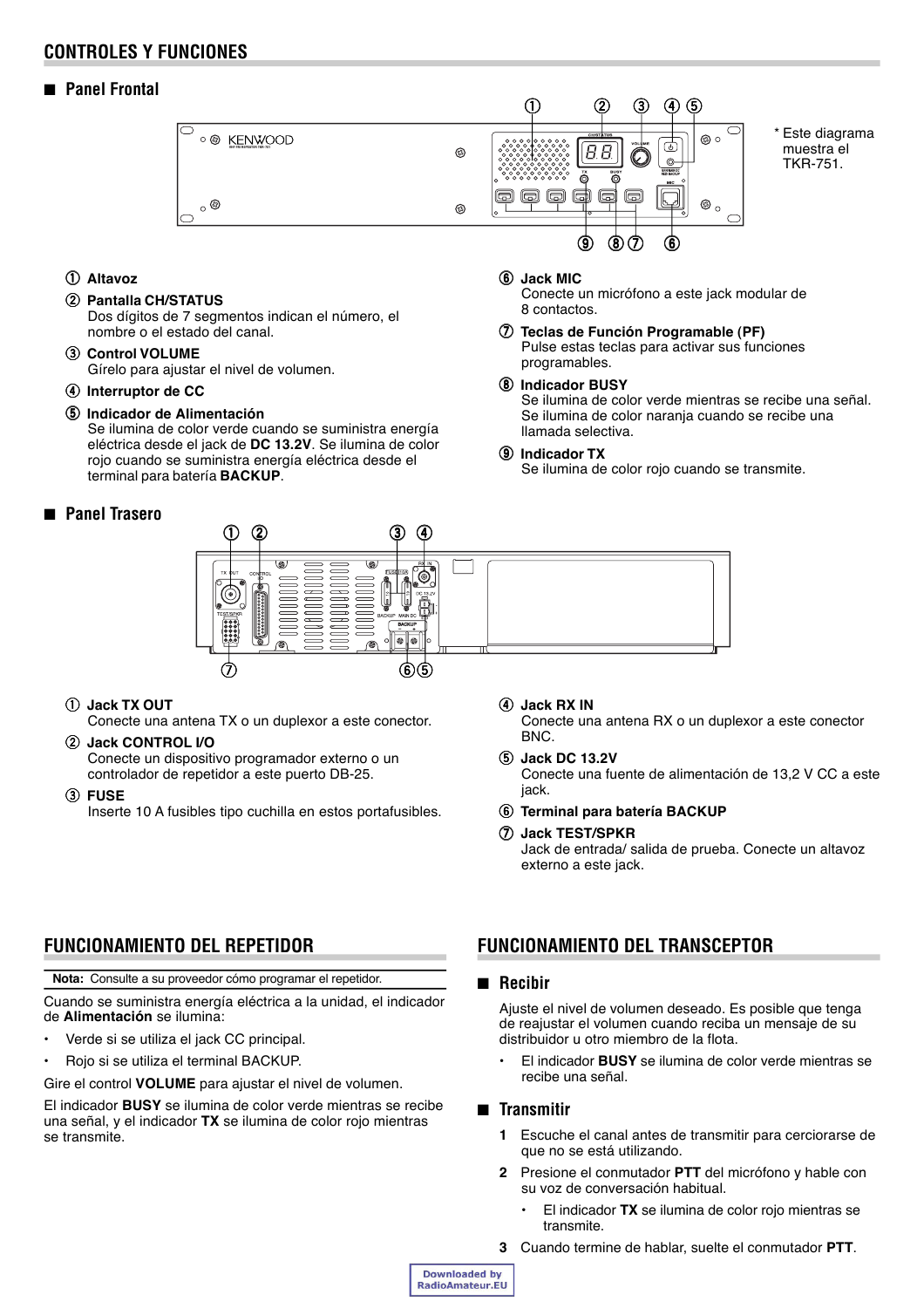## **GRAZIE!**

Vi ringraziamo per l'acquisto di questo ripetitore KENWOOD. Il ripetitore, di facile programmazione, sarà estremamente efficace nei vostri sistemi di comunicazione, e otterrà la massima efficienza di lavoro dal personale.

KENWOOD offre la tecnologia più all'avanguardia in tutti i suoi prodotti. Siamo quindi certi che sarete soddisfatti della qualità e delle caratteristiche di questo prodotto.

# **CARATTERISTICHE**

- Facile programmazione dei dati dei canali grazie al software  $KPG-91D$   $SU<sub>2</sub>PC$
- Richiamo di 1 di 16 canali preimpostati con il tasto PF o la linea di controllo esterna.
- Registrazione del firmware sulla memoria flash attraverso una fonte esterna.
- Segnalazione programmata QT/DQT su ogni canale, per decodificare simultaneamente fino a 16 diversi toni QT/ codici DQT.
- Ripetitore gestibile con la funzione di controllo via telecomando.
- Porta interfaccia utilizzabile con apparecchi esterni, ad esempio un controller per ripetitore.
- Possibilità multi-mode: Largo5k: 25 kHz/ Largo4k: 20 kHz/ Stretto: 12,5 kHz
- Le sequenti funzioni sono regolabili tramite PC:
	- Modifica 5-toni
	- Modifica tono di funzionamento della batteria
	- Modifica tono di indicazione di batteria scarica
	- Modifica tono di chiamata
	- Modifica CW ID
	- Modifica DTMF
	- **Bilanciamento DQT**
	- Modifica DQT
	- Modifica maximum
	- Modifica OT
	- Guadagno di ripetizione
	- Alimentazione in uscita RF
	- Segnalazione abbassamento di alimentazione RF
	- Uscita segnale audio RX (RA)
	- Uscita segnale RX detector (RD)
	- Frequenza RX
	- Squelch
	- Modifica del tono test
	- Entrata segnale audio TX (TA)
	- Frequenza TX
	- Segnalazione deviazione TX (TD)

## **PRECAUZIONI**

- Non esporre l'unità a pioggia o umidità per evitare rischi di incendio o di shock elettrico.
- Non aprire l'unità per nessun motivo per evitare rischi di shock elettrico.
- Non esporre l'unità a luce solare diretta per lunghi periodi e non porla vicino ad apparecchi per il riscaldamento.
- Non esporre l'unità ad aree eccessivamente polverose e/o umide, né porla su superfici instabili.
- Se avvertite un odore anormale o fumo proveniente dall'unità, spegnere e scollegare immediatamente l'unità. Contattare il vostro centro servizi o rivenditore KENWOOD.

# APERTURA DELL'IMBALLAGGIO E CONTROLLO **DELL'APPARECCHIO**

Nota: Le seguenti informazioni sull'apertura della confezione sono dirette al vostro rivenditore KENWOOD, ad un centro servizi autorizzato KENWOOD o alla fabbrica.

Aprire con prudenza l'imballaggio del ripetitore. Suggeriamo di identificare gli oggetti elencati nella seguente tabella prima di gettare l'imballaggio. Se un oggetto manca o è stato danneggiato durante il trasporto, esponete immediatamente un reclamo contro la compagnia di trasporti.

| <b>Oggetto</b>        | Numero<br><b>Componente</b> | <b>Quantità</b> |
|-----------------------|-----------------------------|-----------------|
| Corpo hardware        | J21-8402-XX                 | 1               |
| Vetro frontale        | B10-2635-XX                 | 1               |
| Filtro                | B11-1259-XX                 | 1               |
| Cuscinetti            | G13-1801-XX                 | 4               |
| Cuscinetti            | G13-1802-XX                 | 4               |
| Piedi                 | J02-0475-XX                 | 2               |
| Piedi                 | J02-0492-XX                 | 2               |
| Occhielli             | J59-0302-XX                 | 2               |
| Manico                | K01-0418-XX                 | 1               |
| Viti                  | N35-3006-XX                 | 5               |
| Viti                  | N30-4006-XX                 | 2               |
| Cavo c.c.             | E30-3427-XX                 | 1               |
| Cavo collegamento     | E31-3228-XX                 | 1               |
| Fusibile              | F06-1032-XX                 | 1               |
| Manuale di istruzioni | B62-1774-XX                 | 1               |

# **INSTALLAZIONE**

Per installare i manici sul pannello frontale del ripetitore, allinearli con i fori sul pannello frontale, quindi fissarli con le viti in dotazione.

Per l'installazione del ripetitore e dell'antenna, consultare il vostro rivenditore.

# **MICROFONO**

Collegare un microfono opzionale KENWOOD KMC-30, KMC-27A, KMC-27B, o KMC-9C alla presa MIC sul pannello frontale.

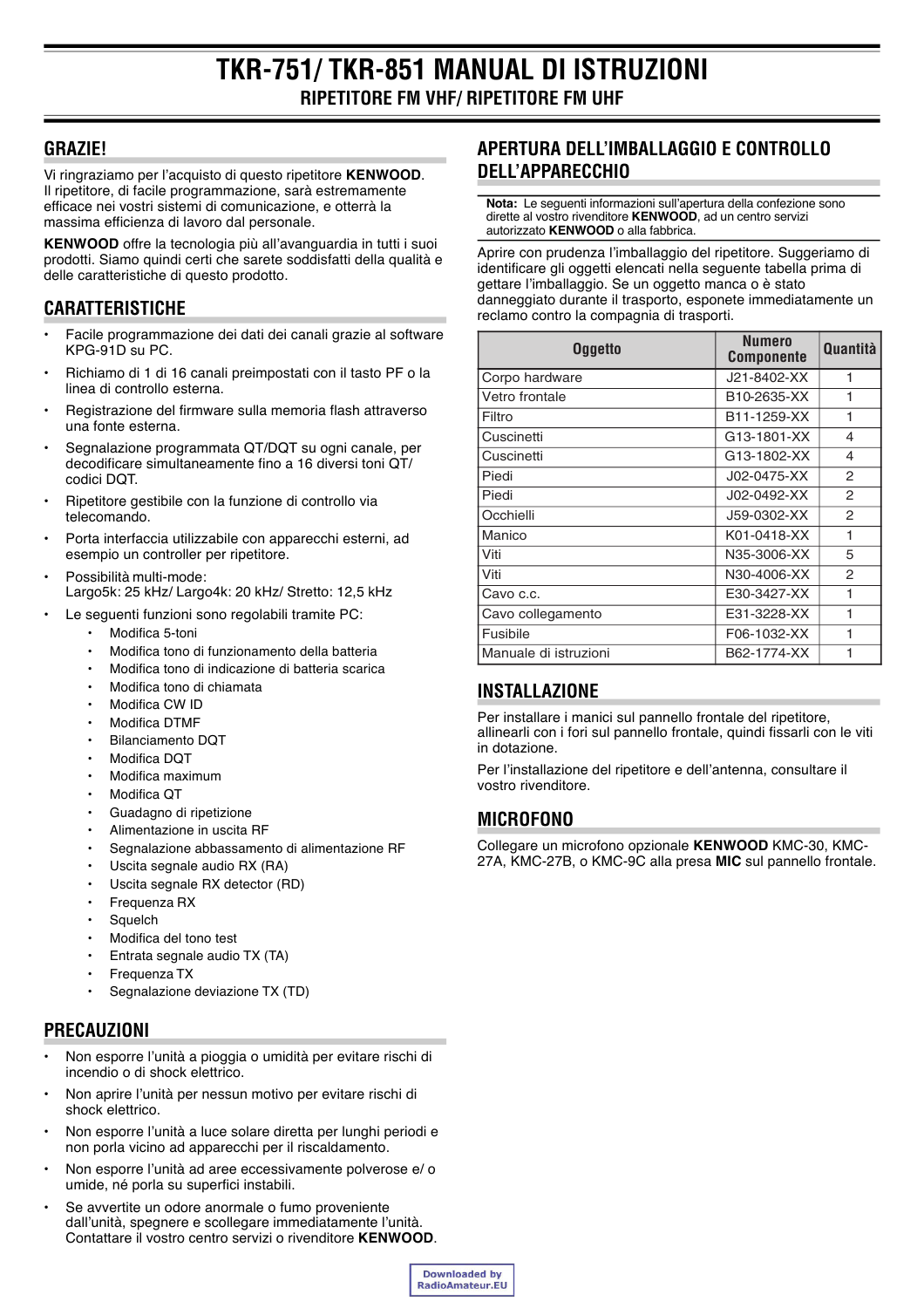## **CONTROLLI E FUNZIONI**

## ■ **Pannello frontale**



- q **Altoparlante**
- $@$  Indicatore CH/STATUS
	- Due cifre di 7 digitali indicano il numero, il nome o lo stato del canale.
- e **Controllo VOLUME** Ruotare per regolare il volume.
- r **Interruttore alimentazione c.c.**
- **(5) Indicatore d'alimentazione**

La luce è verde quando l'alimentazione proviene da una presa **DC 13.2V**. La luce è rossa quando l'alimentazione proviene da un terminale batteria **BACKUP**.

■ **Pannello posteriore**



Collegare il microfono a questa presa modulare a 8 pin.

u **Tasti funzione programmabili**

Premere i tasti per attivare le funzioni programmabili.

 $\circ$  **Indicatore BUSY** 

La luce è verde durante la ricezione di un segnale. La luce è arancione durante la ricezione di una chiamata selcall.

o **Indicatore TX**

La luce è rossa durante la trasmissione.



q **Presa TX OUT**

Collegare a questa presa un'antenna TX o un duplexer.

- w **Presa CONTROL I/O** Collegare a questa interfaccia DB-25 un apparecchio di programmazione esterno o un controller per ripetitore.
- e **FUSE**

Inserire 10 A fusibili a lama nel comparto per fusibili.

# **FUNZIONAMENTO DEL RIPETITORE**

**Nota:** Per la programmazione del ripetitore, consultare il vostro rivenditore.

Quando l'unità viene collegata ad una fonte di alimentazione, l'indicatore d'**alimentazione** si accende:

- Colore verde se viene usato la presa principale per corrente c.c..
- Colore rosso se viene usato il terminale BACKUP.

Ruotare il controllo **VOLUME** per regolare il volume.

L'indicatore **BUSY** è verde durante la ricezione di un segnale e l'indicatore **TX** è rosso durante la trasmissione.

- **(4) Presa RX IN** Collegare a questa presa BNC un'antenna RX o un duplexer.
- t **Presa DC 13.2V** Collegare una fonte di alimentazione c.c. a 13,2 V.
- **6** Terminale batteria BACKUP
- u **Presa TEST/SPKR** Presa per il test dell'input/ output. Collegare un altoparlante esterno.

## **FUNZIONAMENTO DEL TRANSCEIVER**

## ■ **Ricezione**

Regolare il volume al livello desiderato. Potrebbe essere necessario regolare di nuovo il volume quando si riceve un messaggio dal dispatcher o da un altro membro della flotta.

L'indicatore **BUSY** è verde durante la ricezione di un segnale.

## ■ **Trasmissione**

- **1** Ascoltare il canale prima di usarlo, per accertarsi che non sia già in uso.
- **2** Premere l'interruttore microfono **PTT** e parlare con tono normale.
	- L'indicatore **TX** è rosso durante la trasmissione.
- **3** Terminata la comunicazione, rilasciare l'interruttore **PTT**.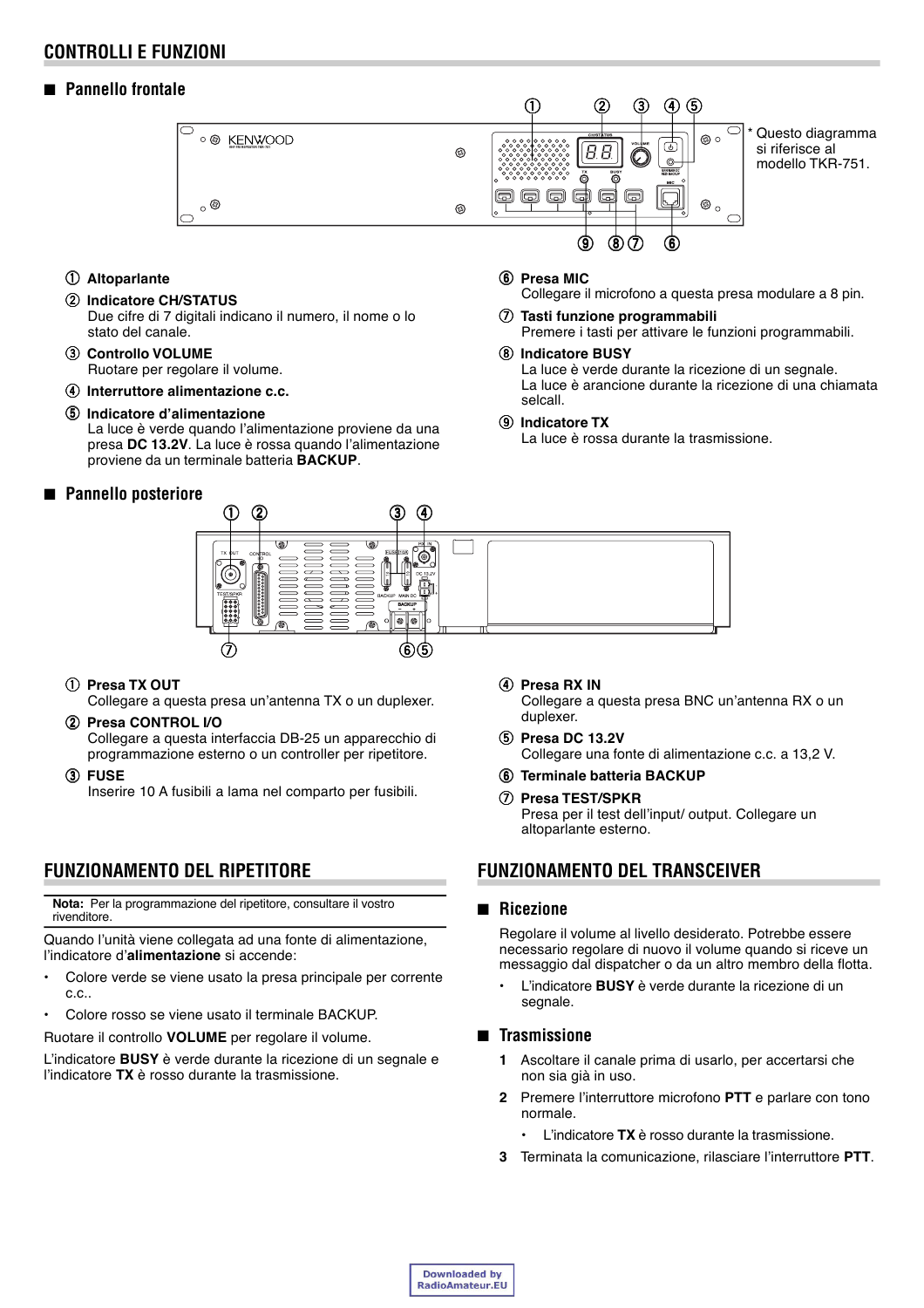# **VIELEN DANK!**

Vielen Dank, dass Sie sich für diesen KENWOOD-Repeater entschieden haben. Dieser einfach zu programmierende Repeater bietet eine optimale Leistung in Ihrem Kommunikationssystem sowie eine maximale Effizienz ihrer Mitarbeiter.

**KENWOOD** setzt in unseren Produkten nur modernste Technologie ein. Daher sind wir sicher, dass Sie mit der Qualität und den Funktionen dieses Produkts sehr zufrieden sein werden.

# **FEATURES**

- Einfache Programmierung von Kanaldaten am PC mit der Software KPG-91D.
- Wiederaufruf von bis zu 16 gespeicherten Kanälen mit einer PF-Taste oder der externen Steuerleitung.
- Schreiben der Firmware auf den Flash-Speicher über eine externe Quelle.
- Programmierung der QT/DQT-Signalisierung auf jedem Kanal für die gleichzeitige Decodierung von bis zu 16 verschiedenen QT-Tönen/DQT-Codes.
- Betrieb des Repeaters mit der Funktion für die Funkfernsteuerung.
- Verwendung des Schnittstellenports mit externen Geräten, z. B. einem Repeater-Controller.
- Multimodus-fähig: Breitband5k: 25 kHz/ Breitband4k: 20 kHz/ Schmalband: 12.5 kHz
- Anpassung der folgenden Funktionen per PC:
	- Fünftonabweichung
	- Batteriebetriebston-Abweichung
	- Batteriewarnton-Abweichung
	- Signaltonabweichung
	- CW ID-Abweichung
	- DTMF-Abweichung
	- **DQT-Abaleich**
	- DQT-Abweichung
	- Maximale Abweichung
	- QT-Abweichung
	- Wiederholungsverstärkung
	- RF-Ausgangsleistung
	- RF-Abschaltungserkennung
	- RX-Audiosignalausgang (RA)
	- RX-Erkennungssignalausgang (RD)
	- RX-Frequenz
	- Squelchfunktion
	- Testtonabweichung
	- TX-Audiosignaleingang (TA)
	- **TX-Frequenz**
	- TX-Signalabweichung (TD)

# **VORSICHTSMASSNAHMEN**

- Gerät nicht Regen oder Feuchtigkeit aussetzen, um einen Brand oder elektrischen Schlag zu vermeiden.
- $\overline{a}$ Gerät unter keinen Umständen öffnen, um die Gefahr eines elektrischen Schlags zu vermeiden.
- Gerät nicht längere Zeit direktem Sonnenlicht aussetzen und nicht in die Nähe von Heizgeräten stellen.
- Gerät nicht in stark staubigen und/ oder feuchten Umgebungen bzw. auf instabilen Flächen aufstellen.
- Wenn Sie am Gerät einen ungewöhnlichen Geruch oder Rauchentwicklung feststellen, schalten Sie das Gerät sofort aus. Setzen Sie sich mit Ihrem KENWOOD-Kundendienst oder Händler in Verbindung.

# **GERÄT AUSPACKEN UND PRÜFEN**

Hinweis: Die folgenden Auspackhinweise richten Sie an Ihren KENWOOD-Händler, einem autorisierten KENWOOD-Kundendienst oder der Werkstatt.

Packen Sie den Repeater vorsichtig aus. Es empfiehlt sich, vor dem Entsorgen des Verpackungsmaterials zu überprüfen, ob alle in der folgenden Tabelle aufgeführten Teile vorhanden sind. Sollten Teile fehlen oder beim Transport beschädigt worden sein, melden Sie dies umgehend Ihrem Lieferanten.

| Teil                  | <b>Teilenummer</b> | <b>Menge</b>  |
|-----------------------|--------------------|---------------|
| Hardware-Einbaurahmen | J21-8402-XX        |               |
| Glasfront             | B10-2635-XX        | 1             |
| Filter                | B11-1259-XX        | 1             |
| Polster               | G13-1801-XX        | 4             |
| Polster               | G13-1802-XX        | 4             |
| <b>Fuß</b>            | J02-0475-XX        | $\mathcal{P}$ |
| <b>Fuß</b>            | J02-0492-XX        | 2             |
| Dichtungsgummi        | J59-0302-XX        | $\mathcal{P}$ |
| Griff                 | K01-0418-XX        | 1             |
| Schrauben             | N35-3006-XX        | 5             |
| Schrauben             | N30-4006-XX        | $\mathcal{P}$ |
| Gleichstromkabel      | E30-3427-XX        | 1             |
| Anschlusskabel        | E31-3228-XX        | 1             |
| Sicherung             | F06-1032-XX        | 1             |
| Bedienungsanleitung   | B62-1774-XX        | 1             |

# **INSTALLATION**

Zum Montieren der Griffe an der Frontplatte des Repeaters müssen die Griffe direkt über den Bohrungen in der Frontplatte aufgesetzt und dann mit den mitgelieferten Schrauben befestigt werden.

Informationen zur Montage des Repeaters und der Antenne erhalten Sie von Ihrem Händler.

# **MIKROFON**

An der MIC-Buchse der Frontplatte können Sie wahlweise die folgenden KENWOOD-Mikrofone anschließen: KMC-30, KMC-27A, KMC-27B oder KMC-9C.

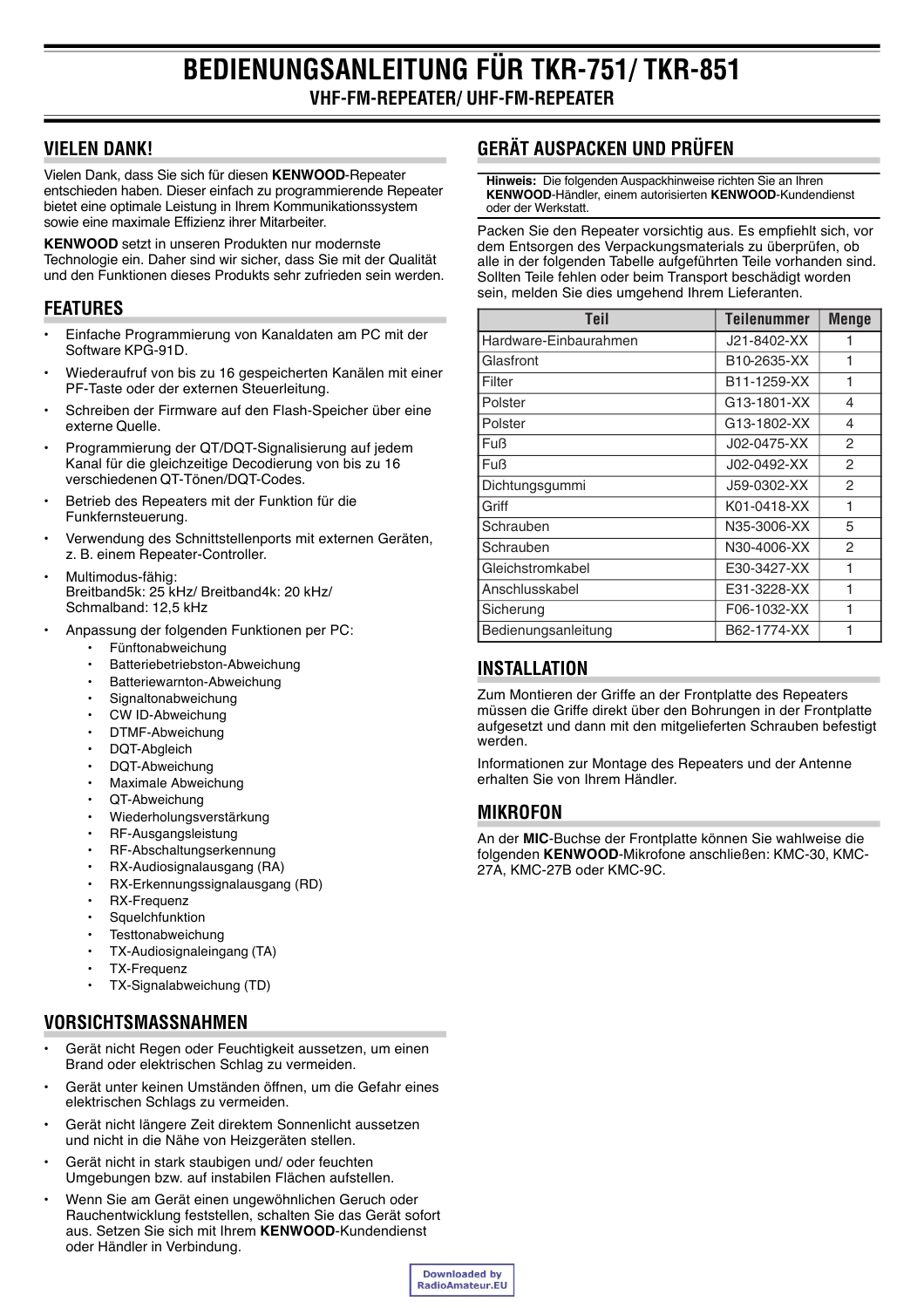## **BEDIENELEMENTE UND FUNKTIONEN**

## ■ **Frontplatte**



q **Lautsprecher**

## 2 Anzeige von CH/STATUS

Zwei 7-Segment-Ziffern zur Anzeige von Kanalnummer, Name bzw. Status

## e **VOLUME-Regler**

Die Lautstärke wird durch Drehen des Reglers angepasst.

#### r **Gleichstromschalter**

**5** Spannungsanzeige

Leuchtet grün, wenn die Spannung über die Buchse **DC 13.2V** angelegt wird. Leuchtet rot, wenn die Spannung über die **BACKUP**-Batterieklemme angelegt wird.

## ■ **Rückplatte**

#### $@$  MIC-Buchse

8-polige Modularbuchse für den Anschluss eines **Mikrofons** 

- u **Programmierbare Funktionstasten** Durch Drücken dieser Tasten werden die programmierbaren Funktionen aktiviert.
- i **BUSY-Anzeige** Leuchtet grün, wenn ein Signal empfangen wird. Leuchtet orange, wenn ein Selcall empfangen wird.

## o **TX-Anzeige**

Leuchtet rot, während gesendet wird.



## q **Buchse TX OUT**

An dieser Steckbuchse kann eine TX-Antenne oder ein Duplexer angeschlossen werden.

## **(2) Buchse CONTROL I/O**

An diese DB-25-Schnittstelle kann ein externes Programmiergerät oder ein Repeater-Controller angeschlossen werden.

e **FUSE**

Stecken Sie in diese Sicherungshalter 10 A Flachsicherungen ein.

# **REPEATER-BETRIEB**

**Hinweis:** Informationen zum Programmieren des Repeaters erhalten Sie von Ihrem Händler.

Sobald Spannung am Gerät angelegt wird, leuchtet die **Spannungsanzeige** in:

- Grün, wenn die Gleichstrombuchse verwendet wird.
- Rot, wenn die BACKUP-Klemme verwendet wird.

Die Lautstärke wird durch Drehen des **VOLUME**-Reglers eingestellt.

Während des Empfangs eines Signals leuchtet die **BUSY**-Anzeige in Grün und während dem Senden leuchtet die **TX**-Anzeige in Rot.

## **4** Buchse RX IN

An diese BNC-Steckbuchse können Sie eine RX-Antenne oder einen Duplexer anschließen.

#### **(5) Buchse DC 13.2V** Schließen Sie an diese Buchse ein 13,2 V Gleichstromnetzteil an.

## y **BACKUP-Batterieklemme**

#### u **Buchse TEST/SPKR**

Testein-ausgangsbuchse. Diese Buchse ist für den Anschluss eines externen Lautsprechers.

## **TRANSCEIVER-BETRIEB**

## ■ **Empfangen**

Stellen Sie die gewünschte Lautstärke ein. Möglicherweise müssen Sie die Lautstärke erneut einstellen, wenn Sie eine Nachricht von Ihrem Dispatcher oder einem anderen Mitglied in Ihrer Flotte erhalten.

ï Während eines Signalempfangs leuchtet die **BUSY**-Anzeige grün.

## ■ **Senden**

- **1** Vergewissern Sie sich vor dem Senden, dass der Kanal frei ist (also nicht gerade verwendet wird).
- **2** Drücken Sie die **PTT**-Schalter und sprechen Sie dann mit normaler Lautstärke.
	- Während dem Senden leuchtet die TX-Anzeige rot.
- **3** Nachdem Sie zu Ende gesprochen haben, lassen Sie den **PTT**-Schalter wieder los.

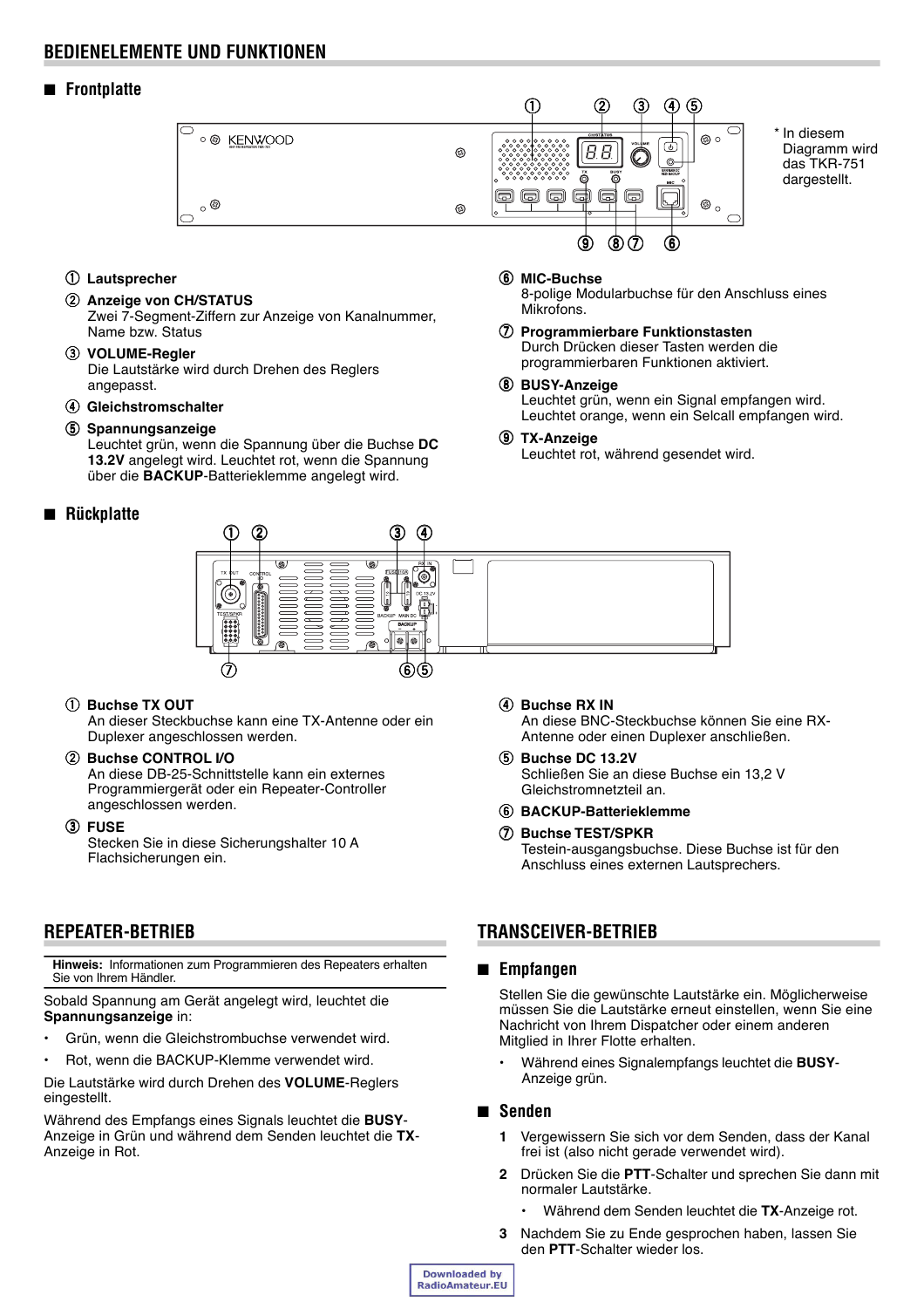# **HARTELIJK DANK!**

Wij willen u hartelijk danken voor uw aanschaf van deze **KENWOOD**-repeater. Wij zijn ervan overtuigd dat deze gemakkelijk te programmeren repeater uiterst effectief zal zijn in uw communicatiesysteem, waardoor uw personeel zo efficiënt mogelijk kan werken.

**KENWOOD** maakt in al haar producten gebruik van de nieuwste, geavanceerde technologie. Wij zijn er daarom van overtuigd dat u tevreden zult zijn met de kwaliteit en de eigenschappen van dit product.

# **EIGENSCHAPPEN**

- Gemakkelijk kanaalgegevens programmeren op een computer met behulp van de KPG-91D-software.
- 1 van de 16 vooraf ingestelde kanalen oproepen met behulp van een programmeerbare functietoets of de externe stuurdraad.
- De firmware naar het flash-geheugen schrijven via een externe bron.
- QT/DQT-signalering op ieder kanaal programmeren om tegelijkertijd maximaal 16 verschillende QT-tonen/DQTcodes te decoderen.
- De repeater bedienen met behulp van de luchtafstandsbedieningsfunctie.
- De interfacepoort gebruiken voor externe apparatuur, zoals een repeater-controller.
- Meerdere functies: Breed5k: 25 kHz; Breed4k: 20 kHz; Smal: 12,5 kHz
- De volgende functies instellen op een computer:
	- 5-Toon-afwijking
	- Accu-bedieningstoon-afwijking
	- Accu-waarschuwingstoon-afwijking
	- Diensttoon-afwijking
	- CW-ID-afwiiking
	- DTMF-afwijking
	- $\cdot$  DQT-balans
	- DQT-afwiiking
	- Maximale afwijking
	- QT-afwiiking
	- **Herhaalversterking**
	- RF-uitgangsvermogen
	- Detectie RF-vermogen omlaag
	- Signaaluitgang van RX-geluid (RA)
	- Signaaluitgang van RX-detectie (RD)
	- RX-frequentie
	- Squelch
	- Testtoon-afwijking
	- Signaalingang van TX-geluid (TA)
	- TX-frequentie
	- TX-signalering-afwijking (TD)

# **VOORZORGSMAATREGELEN**

- Stel het apparaat niet bloot aan regen of vocht om brand of een elektrische schok te voorkomen.
- Open het apparaat onder geen enkele voorwaarde om het gevaar van een elektrische schok te vermijden.
- Stel het apparaat niet langdurig bloot aan direct zonlicht, en plaats deze niet in de buurt van verwarmingsapparatuur.
- Zet het apparaat niet op bijzonder stoffige en/of vochtige plaatsen, of op een onstabiele ondergrond.
- Als u een abnormale geur of rook uit het apparaat waarneemt, schakelt u het apparaat onmiddellijk uit. Neem contact op met een **KENWOOD**-servicecentrum of met uw<br>declared the clear of dealer.RadioAmateur.EU

# **APPARAAT UITPAKKEN EN CONTROLEREN**

**Opmerking:** De volgende uitpakinformatie is voor gebruik door uw **KENWOOD**-dealer, een erkend **KENWOOD**-servicecentrum of de fabriek.

Pak de repeater voorzichtig uit. Wij adviseren u de onderdelen vermeld in onderstaande tabel identificeert voordat u het verpakkingsmateriaal weggooit. In het geval onderdelen ontbreken of tijdens transport beschadigd zijn, moet u onmiddellijk een schadeclaim indienen bij de transporteur.

| <b>Item</b>        | Onderdeel-<br>nummer | Aantal        |
|--------------------|----------------------|---------------|
| Hardware-hoofddeel | J21-8402-XX          | 1             |
| Vensterglas        | B10-2635-XX          | 1             |
| Filter             | B11-1259-XX          | 1             |
| Kussen             | G13-1801-XX          | 4             |
| Kussen             | G13-1802-XX          | 4             |
| Voet               | J02-0475-XX          | 2             |
| Voet               | J02-0492-XX          | $\mathcal{P}$ |
| Doorvoertule       | J59-0302-XX          | 2             |
| Handgreep          | K01-0418-XX          | 1             |
| Schroeven          | N35-3006-XX          | 5             |
| Schroeven          | N30-4006-XX          | 2             |
| Gelijkstroomkabel  | E30-3427-XX          | 1             |
| Aansluitkabel      | E31-3228-XX          |               |
| Zekering           | F06-1032-XX          | 1             |
| Gebruiksaanwijzing | B62-1774-XX          |               |

# **HANDGREPEN BEVESTIGEN**

Lijn de handgrepen uit met de schroefgaten in het voorpaneel van de repeater en bevestig de handgrepen met behulp van de bijgeleverde schroeven.

Neem contact op met uw dealer betreffende het aansluiten van de antenne en het opstellen van de repeater.

# **MICROFOON**

Sluit een optionele **KENWOOD**-microfoon KMC-30, KMC-27A, KMC-27B of KMC-9C aan op de **MIC**-aansluiting op het voorpaneel.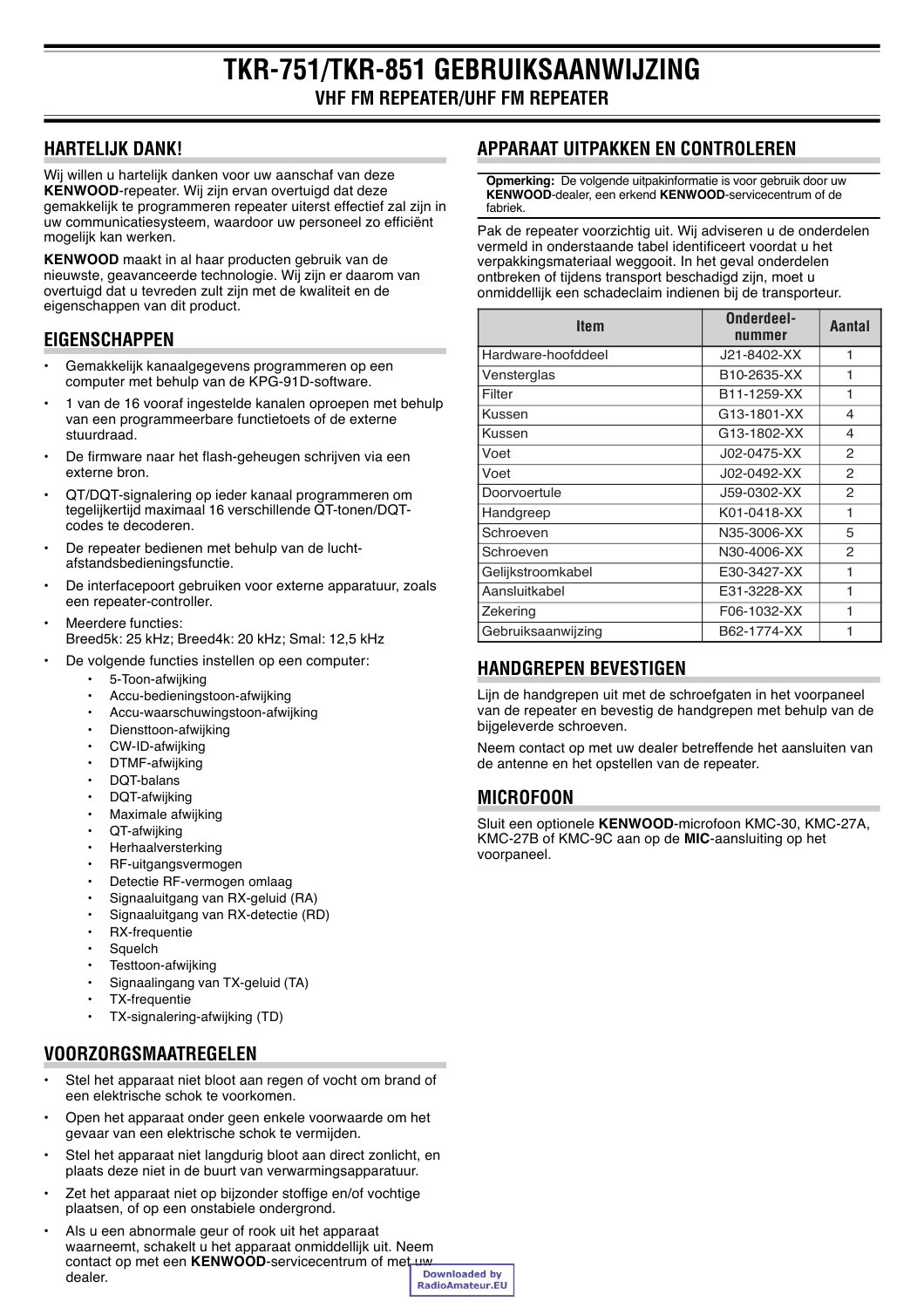## **BEDIENINGSELEMENTEN EN HUN FUNCTIES**

## ■ **Voorpaneel**



q **Luidspreker**

## w **CH/STATUS-Display**

Twee cijfers, elk bestaande uit 7 segmenten, beelden het kanaalnummer, de naam of de status af.

## e **VOLUME-regelaar**

Draai deze regelaar om het volumeniveau te veranderen.

r **Gelijkspanningsbron-keuzetoets**

#### **(5) Brandt de indicator**

Brandt groen als stroom wordt geleverd via de **DC 13.2 V**-aansluiting. Brandt rood als stroom wordt geleverd via de 13,2 V **BACKUP**-accuaansluiting.

## ■ **Achterpaneel**

## (8-pens). u **Programmeerbare functietoetsen**

y **MIC-aansluiting**

Druk op deze toetsen om de geprogrammeerde functies in te schakelen.

Sluit een microfoon aan op deze modulaire aansluiting

## i **BUSY-indicator**

Brandt groen terwijl een signaal wordt ontvangen. Brandt oranje terwijl een selectieve oproep wordt ontvangen.

#### o **TX-indicator**

Brandt rood tijdens het zenden.



#### q **TX OUT-aansluiting**

Sluit een TX-antenne of een duplexer aan op deze aansluiting.

#### w **CONTROL I/O-aansluiting** Sluit een extern programmeerapparaat of een repeater aan op deze DB-25-interface.

e **FUSE**

Steek platte zekeringen van 10 A in deze zekeringhouders.

- r **RX IN-aansluiting** Sluit een RX-antenne of een duplexer aan op deze BNCaansluiting.
- **5** DC 13.2V-aansluiting Sluit een voeding van 13,2 V gelijkspanning aan op deze aansluiting.
- y **BACKUP-accuaansluiting**
- u **TEST/SPKR-aansluiting** Dit is een ingangs-/uitgangsaansluiting voor testen. Sluit een externe luidspreker aan op deze aansluiting.

# **GEBRUIK ALS REPEATER**

**Opmerking:** Neem contact op met uw dealer betreffende het programmeren van de repeater.

Als het apparaat van stroom wordt voorzien, **Brandt** de indicator:

- ï Groen, bij gebruik van de gelijkspanning-hoofdaansluiting.
- Rood, bij gebruik van de BACKUP-accuaansluiting.

Draai de **VOLUME**-regelaar om het volumeniveau in te stellen.

De **BUSY**-indicator brandt groen terwijl een signaal wordt ontvangen, en de **TX**-indicator brandt rood tijdens het zenden.

# **GEBRUIK ALS TRANSCEIVER**

## ■ **Ontvangen**

Stel het volume in op het gewenste niveau. Het kan noodzakelijk zijn het volumeniveau aan te passen nadat u een bericht ontvangt van uw verzender of een ander lid van uw vloot.

De **BUSY**-indicator brandt groen terwijl een signaal wordt ontvangen.

## ■ **Zenden**

- **1** Luister naar het kanaal alvorens erop te zenden om er zeker van te zijn dat het niet in gebruik is.
- **2** Druk op de **PTT**-knop op de microfoon en vervolgens spreek in uw normale stem.
	- De TX-indicator brandt rood tijdens het zenden.
- **3** Nadat u klaar bent met spreken, laat u de **PTT**-knop los.